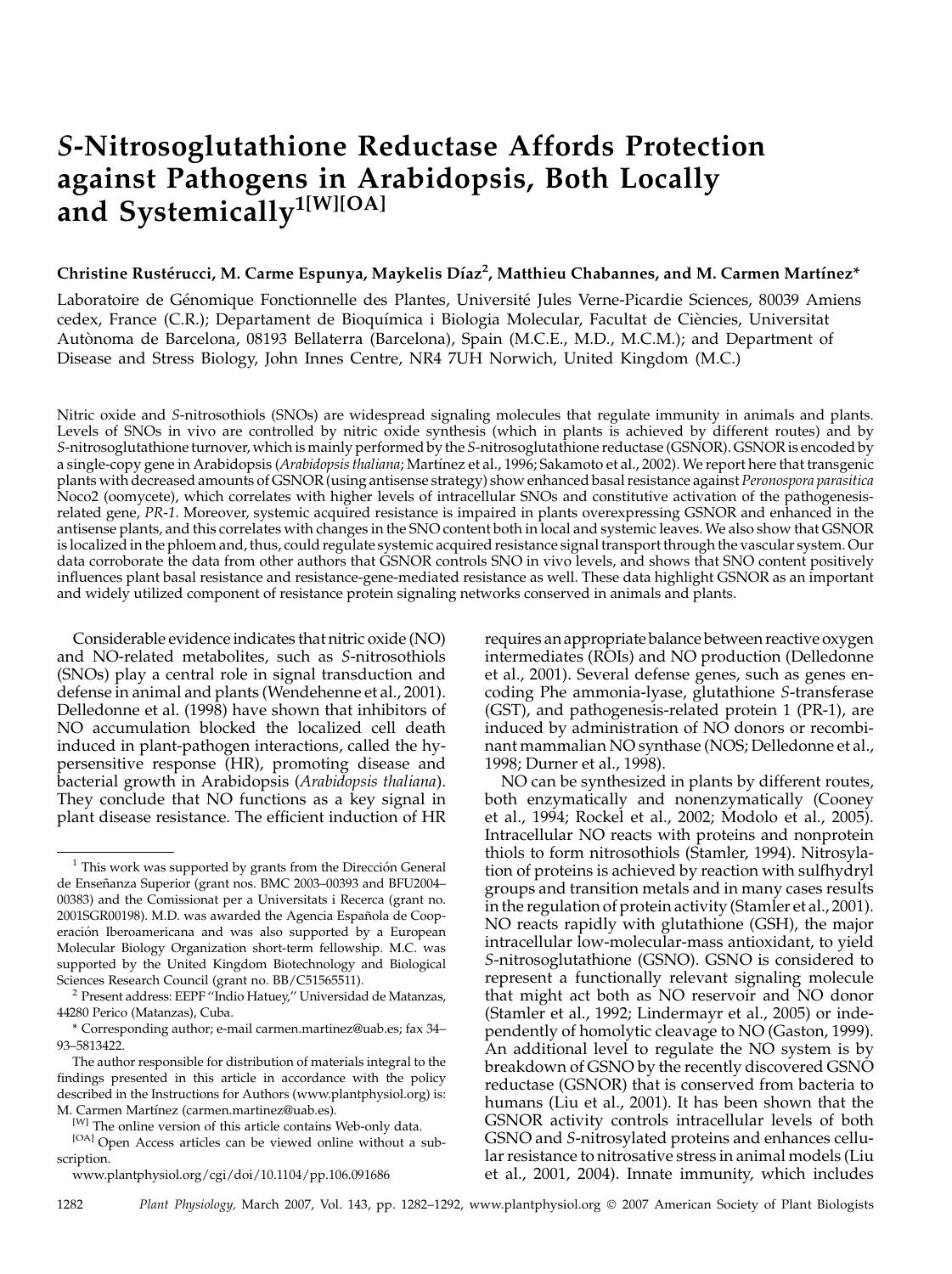preformed barriers and induced defense responses, constitutes a broad spectrum of barriers against attempted pathogen invasion. Recent findings have revealed striking similarities in the molecular mechanisms for the activation of innate immunity response in plants, vertebrates, and insects (Nürnberger et al., 2004). Pathogen-associated molecular patterns that are characteristic of microbial organisms, such as lipopolysaccharides of gram-negative bacteria, trigger innate immune responses in animals and act as defense inducers in multiple plant species (Nürnberger et al., 2004; Zeidler et al., 2004). NO production is part of the lipopolysaccharide-induced innate immunity both in animals and plants leading to the activation of defenserelated genes and synthesis of antimicrobial protein and peptides (Nathan and Shiloh, 2000; Liu et al., 2004; Zeidler et al., 2004). These findings support the idea of a common evolutionary origin of pathogen defense system in higher eukaryotes. NO bioactivity is controlled by NO synthesis (i.e. by the different routes above mentioned) and by NO degradation, which is mainly performed by the GSNOR (Liu et al., 2001, 2004). In Arabidopsis, GSNOR, previously known as GSHdependent formaldehyde dehydrogenase (FALDH) or also class III alcohol dehydrogenase (ADH), due to its activity versus primary alcohols, is encoded by a singlecopy gene (ADH2, GenBank accession no. X82647; Martínez et al., 1996). Arabidopsis transgenic plants that either overexpress or underexpress the enzyme were generated by cloning the ADH2 gene into an Agrobacterium binary vector under the control of 35S promoter, both in the sense and the antisense orientations (Achkor et al., 2003). These plants have been used in this work to study GSNOR involvement in basal disease resistance and resistance (R)-gene-mediated resistance against oomycetes (Peronospora parasitica [Pp]) and bacteria (Pseudomonas syringae pv. maculicola [Psm]). Our results highlight GSNOR as an important and widely utilized component of resistance protein signaling networks.

### RESULTS

## GSNOR Transgenic Lines

We have described elsewhere the generation of Arabidopsis transgenic lines transformed with either sense or antisense constructs of the ADH2 gene placed under the control of the 35S cauliflower mosaic virus promoter (Achkor et al., 2003). ADH2 gene codes for the GSH-dependent FALDH, also known as class III ADH, which is encoded by a single-copy gene (ADH2, GenBank accession no. X82647; Martínez et al., 1996). This enzyme has been recently shown to be the GSNOR (Liu et al., 2001; Sakamoto et al., 2002). Determination of GSNOR activity in several independent transgenic lines overexpressing the ADH2 gene revealed increments of up to 19-fold the activity in wild-type Arabidopsis, which correlated with high

increments in mRNA and protein levels. At the opposite, several independent antisense lines tested showed decrements of up to 50% the GSNOR activity measured in wild-type plants. One overexpressing line (L1) and one antisense line (L5) were chosen for further experiments and deeper characterization. Figure 1, A and B show, respectively, transcript levels and GSNOR activity values for these two lines.

To study if GSNOR controls SNO levels in vivo, we measured SNO content in the transgenic lines. Figure 1B shows that total SNO levels in leaf extracts of 4-week-old plants were increased in L5 (antisense line; 168%) and decreased in L1 (overexpressing line; 80%), as compared to those found in wild-type Arabidopsis plants grown in the same conditions. Low  $M_{\rm w}$  SNOs  $(<5 K)$  were under the limit of detection of the method. In conclusion, the expression of the transgene in the transgenic lines correlates with the expected changes in GSNOR activity and in basal SNO content, supporting the idea that GSNOR controls in vivo SNO levels. The defect in SNO accumulation detected in L1 was not due to a defect in the synthesis of NO, since we measured activation of inducible NOS (iNOS) in the local leaves of L1 after pathogen inoculation (see Supplemental Table S1).



Figure 1. GSNOR activity and intracellular SNO levels. A, GSNOR transcript accumulation determined by semiquantitative RT-PCR. Intensity of the bands was determined by densitometry and the transcript levels were normalized in relation to those of the actin2 gene. The numbers below the bands denote relative gene expression. B, GSNOR activity (gray bars) and SNO content (white bars) in Arabidopsis 4-week-old seedlings. One unity of activity (U) corresponds to 1  $\mu$ mol of coenzyme (NADH) transformed per minute. Results are the mean of three independent determinations  $\pm$  sp. The numbers below the plot denote the activity and SNO ratios among the different lines. WT, Wildtype Arabidopsis accession Col-0; L1, transgenic line containing the sense construct; L5, transgenic line containing the antisense construct.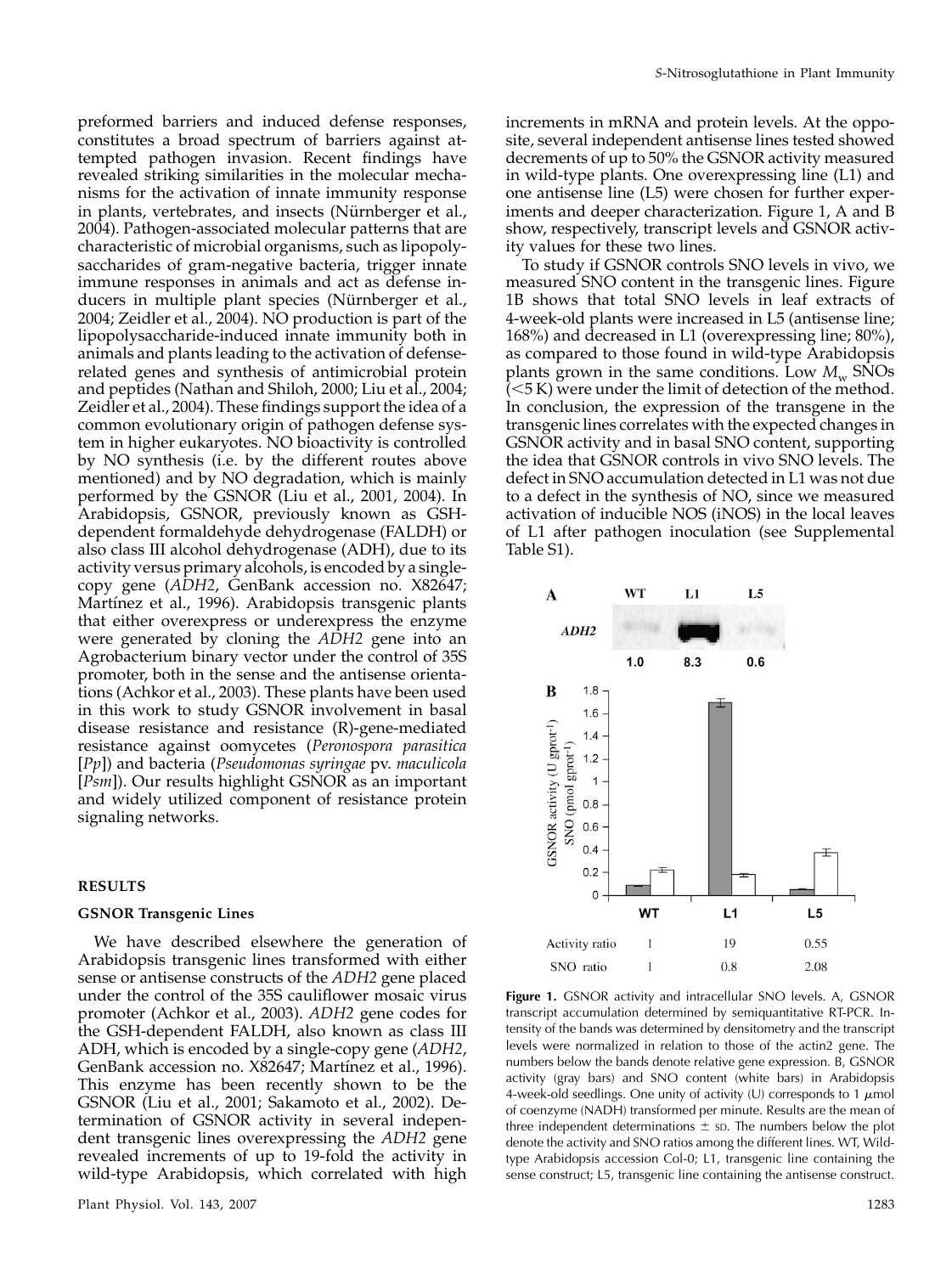

Figure 2. Pathogen growth in the different plant lines. Four-week-old plants, wild type, and same GSNOR transgenic lines as those in Figure 1 were treated by virulent pathogens Pp isolate Noco2 (A and B) or Psm (C). A, Number of asexual spores  $6$  d after inoculation by spray of  $Pp$  $(4 \times 10^4$  spores mL<sup>-1</sup>). Values are the mean of five independent measurements  $\pm$  sp. Similar results were obtained on two independent experiments. B, Development of  $Pp$  mycelium inside leaf tissues, monitored by staining with lactophenol-trypan blue, 6 d after the treatment. Bars: top section, 800  $\mu$ m; bottom section, 300  $\mu$ m. C, Growth of Psm in leaves at times 0, 2, and 3 d after infiltration  $(10^5 \text{ c}$ fu  $mL^{-1}$ ). The experiment was made three times and each value is the mean of five independent measurements  $\pm$  sp.

#### Downexpression of GSNOR Increments Basal Resistance

The interaction between Arabidopsis and the biotrophic oomycete  $Pp$  is a largely studied model and one of the best known systems of the race-specific pathogen resistance. Arabidopsis ecotype Columbia (Col-0) is susceptible to  $Pp$  Noco2: its mycelium is able to spread systemically through the plant tissue and to develop sexual and asexual spores within 4 to 7 d. In contrast, Arabidopsis Col-0 is resistant to isolate Cala2, due to

the gene-for-gene recognition (Van der Biezen et al., 2002). We first assessed the responses between shortday-grown L1 and L5 transgenic lines to normally virulent  $Pp$  Noco2 isolate. Four-week-old plants were sprayed with an asexual spores suspension of isolate Noco2 ( $4 \times 10^4$  spores mL<sup>-1</sup>) and spores counting was carried out 6 d after inoculation. As can be seen in Figure 2A, number of conidia is comparable in the overexpressing (L1) and wild-type lines, whereas it is reduced by 65% in the antisense line (L5). Accordingly, we observed extensive hyphal growth as well as asexual sporulation in wild type and L1 but not in L5 (Fig. 2B, the white arrows indicate conidiophores).

We then examined the responses to pathogenic bacteria Pseudomonas syringae, a hemibiotroph pathogen that infects through wounds and stomata and multiplies in the intercellular spaces (Glazebrook, 2005). Strains of P. syringae collectively infect a wide variety of plants including Arabidopsis. Four-week-old plants were challenged with the normally virulent *Psm* at low doses (10<sup>5</sup> colony forming units [cfu] mL<sup>-1</sup>) and bacterial growth was measured 2 and 3 d after infection. Figure 2C shows that no significant differences were found between the lines. From these results we conclude that the antisense line (L5) has an enhanced basal resistance to Pp Noco2 but not to Psm in the tested conditions. The difference obtained between the two pathogens tested might be the result of a difference in basal efficiency depending on the pathogen or to a differential involvement of GSNOR in each of these pathways.

## GSNOR Is Required in the R-Gene-Mediated Systemic Acquired Resistance Establishment

Gene-for-gene resistance depends on the presence of single dominant genes in the pathogen (avirulence genes) that cause it to be recognized by plant hosts carrying single dominant R genes. The oomycete  $Pp$ Cala2 isolate and the bacterial Psm avrRpm1 strain are avirulent pathogens, respectively, for Arabidopsis Col-0. Plant resistance involves in both cases salicylic acid (SA)-mediated defenses and discrete necrotic lesions, but they are specified by distinct R proteins with different N-terminal domains that induce distinct early signaling networks (Parker et al., 2000; Feys et al., 2001; Rustérucci et al., 2001; Hammond-Kosack and Parker, 2003). We assessed the interaction between L1 and L5 transgenic plants and these normally avirulent pathogens.

Plants were sprayed with a conidia suspension of the oomycete in the same conditions as for Noco2 isolate. No phenotypic differences between the different lines were apparent regarding the resistance to the pathogen, and all the lines exhibited localized cell death typical of the HR at the point of  $Pp$  penetration (Fig. 3A). However, a slight increment in the diameter of the microscopic necrotic spots was observed in both transgenic lines but especially in L1 (Fig. 3A) from the starting of HR establishment to up to 7 d after inoculation.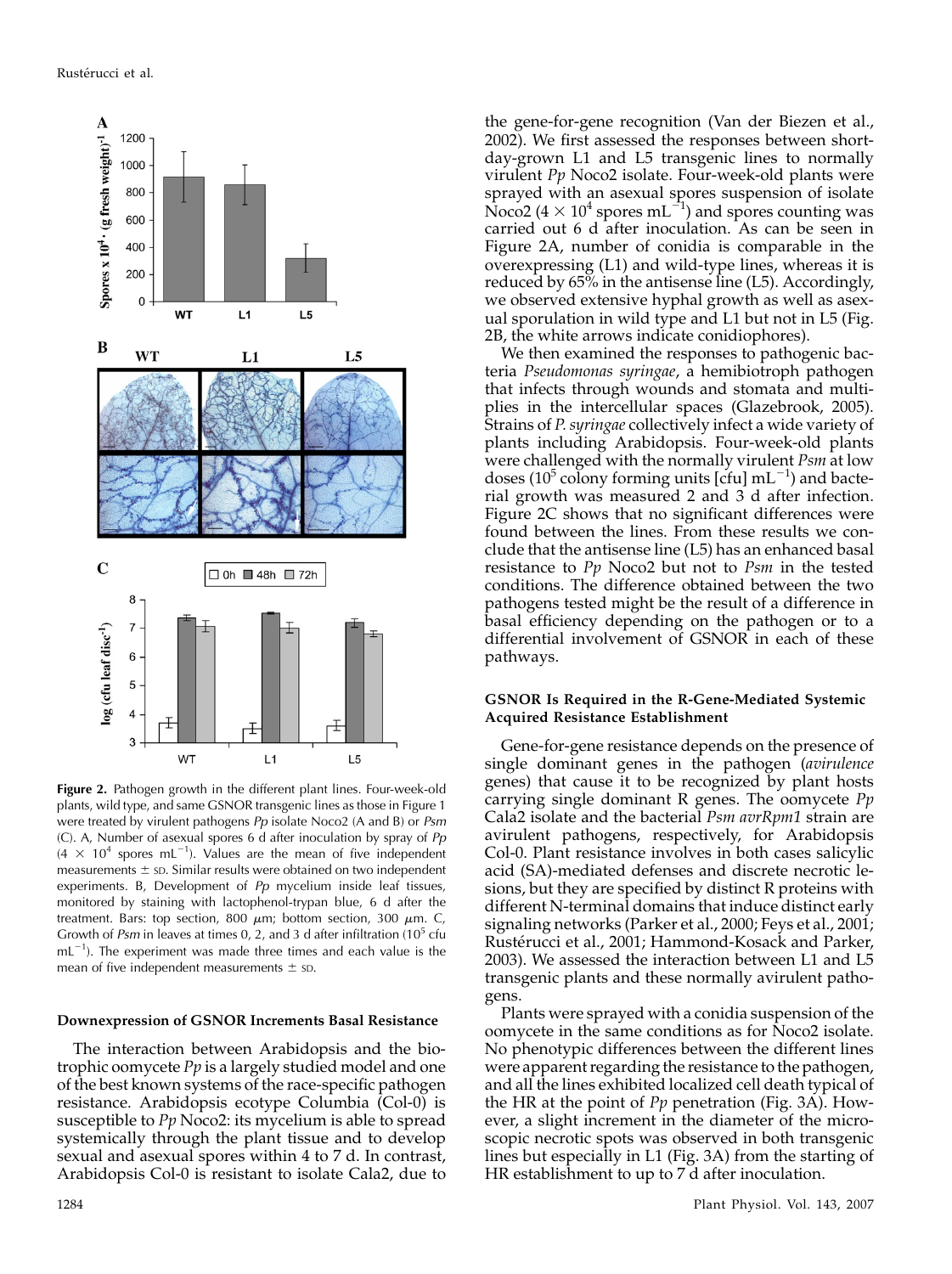We then examined the responses of the same transgenic lines to the avirulent bacterial pathogen Psm avrRpm1 by infiltrating the leaves with the bacterial suspension (10<sup>6</sup> cfu mL<sup>-1</sup>). No macroscopic disease symptoms were observed 3 d after treatment that could be related to a loss of resistance in transgenic lines (results not shown). Moreover, HR was induced in both L1 and L5 transgenic lines, as well as in wild-type plants (Fig. 3B). The microscopic lesions developed by both L1 and L5 lines were more spread than in wildtype plants (Fig. 3B), as it was also observed after Pp Cala2 challenging. It has been reported that NO production is necessary for HR in concert to hydrogen peroxide (Delledonne et al., 1998). We show here that up- or down-regulation of GSNOR does not affect HR establishment in the incompatible interactions. However, the spreading of HR lesions is slightly affected but still restricted, at the opposite of lesions simulating disease 1 (lsd1) mutants that lacks up-regulation for detoxification of accumulating ROIs (Kliebenstein et al., 1999; Rustérucci et al., 2001).

Systemic acquired resistance (SAR) is an induced defense response that is activated by avirulent pathogens and protects plants from further infections by a wide variety of pathogens (Ryals et al., 1996). SAR is accompanied by an increase of endogenous SA, both locally and systemically, and correlates tightly with the expression of genes encoding PR proteins (Durrant and Dong, 2004). To further explore the impact of the manipulation of GSNOR intracellular levels on plant defense mechanisms we tested SAR establishment in our transgenic lines. This was performed using the combination of avirulent bacteria (Psm avrRpm1) and virulent oomycete (Pp Noco2): avirulent bacteria were infiltrated in two leaves of 4-week-old plants and 48 h later these plants were sprayed with a conidia suspension of the virulent oomycete. Figure 4A shows the  $Pp$ sporulation on plants mock preinfiltrated or pretreated with the avirulent bacteria for a typical experiment. The SAR is revealed by a significant difference of sporulation between both treatments. Figure 4B shows the ratio average of two independent experiments. It is apparent that SAR establishment is enhanced in L5 (antisense line) with a significant increment of 30% compared to wild type and that it is significantly impaired (35% less) in L1 (overexpressing line).

Incompatible plant-pathogen interactions induce  $H_2O_2$  and NO bursts, both necessary for HR establishment. The level of GSNOR activity in our transgenic lines did not interfere with HR establishment but modulated plant SNO levels in vivo. To see if the above GSNOR effect on SAR efficiency was related to SNO levels, we measured total SNO content in wild-type and transgenic Arabidopsis plants after challenging with avirulent bacteria ( $\bar{P}$ *sm avrRpm1*). Figure 4C shows that challenging with Psm avrRpm1 induces SNO accumulation in wild-type Arabidopsis, both locally and systemically. In L5, SNO levels increase more rapidly than in wild type in the local leaves (see 1 d in Fig. 4C) and, at long times, both wild type and L5 accumulate more SNO in systemic than in local leaves (see days 2 and 3, Fig. 4C). Moreover, SNO levels in L5 are always higher than in wild type, in unchallenged and challenged plants and in systemic and local tissues. To the contrary, SNO accumulation is impaired in plants overexpressing GSNOR, both in local and systemic leaves. In L1, SNO levels were 37% and 24% those of wild type, in local and systemic leaves, respectively, at day 3 after challenging. Low  $M_{\rm w}$  SNOs ( $\lt$ 5 K) were under the limit of detection, except for L5 in systemic leaves at day 2 and 3 after challenging (data not shown), suggesting that the increase in total SNO content correlated with an increase in low  $M_{w}$ . In conclusion, SNO accumulated in local and systemic leaves during the incompatible interaction. The expression of the transgene correlates with SNO content before and after challenging in the transgenic lines, and has consequences for the accumulation of SNO in local and sytemic leaves during incompatible interactions. The impairment of SNO accumulation correlates with the impairment of SAR establishment in the GSNOR overexpressing line.

It has been proposed that GSNO might serve as a long distance phloem mobile for SAR establishment (Durner and Klessig, 1999). We have previously shown the localization of GSNOR in phloem companion cells and xylem parenchyma in Arabidopsis plants (Espunya et al., 2006) and as expected, L1 overexpressing line contains more GSNOR in the vascular system (Fig. 4D). We conclude that GSNOR activity is involved in SAR establishment and it is tempting to speculate that its role



Figure 3. HR-mediated resistance in the different Arabidopsis lines. Four-week-old plants, wild type, and same GSNOR transgenic lines as those in Figure 1 were treated by avirulent pathogens, Pp isolate Cala2 (A) or Psm avrRpm1 (B). A, 10  $\mu$ L droplet of Pp Cala2 (4  $\times$  10<sup>4</sup> spores  $mL^{-1}$ ) was placed on the leaf surface and after 3 d HR was monitored by staining with lactophenol-trypan blue. B, Plants were infiltrated with suspensions of Psm  $\frac{avRpm1}{10^6}$  cfu mL<sup>-1</sup>) and after 3 d necrotic lesions were monitored by staining with lactophenol-trypan blue. Bars: 500  $\mu$ m.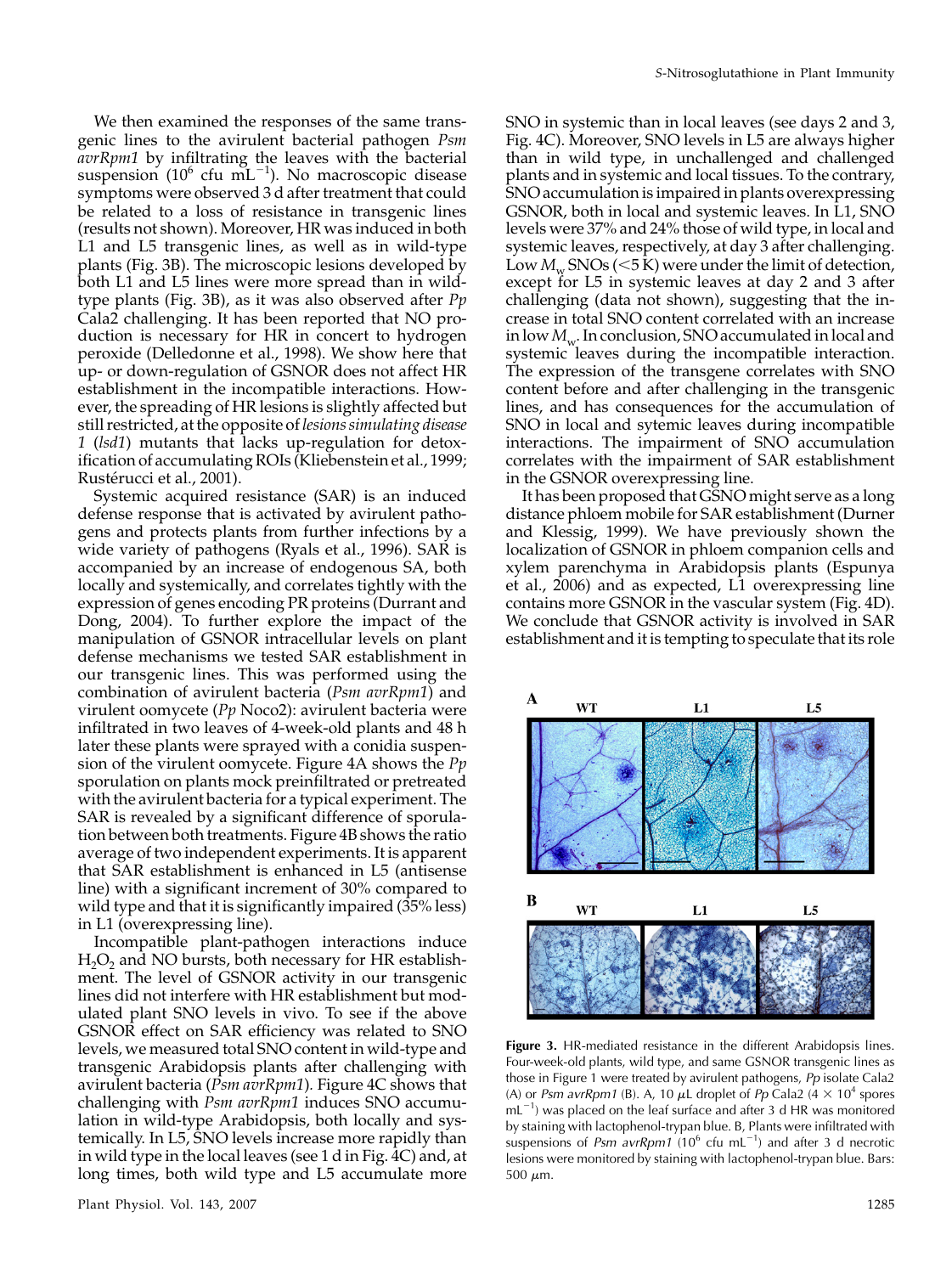

Figure 4. Quantification of SAR against  $Pp$  Noco2 in the different plant lines and immunolocalization of GSNOR in the phloem. SAR establishment was measured using the combination of avirulent bacteria (Psm avrRpm1) and virulent oomycete (Pp Noco2). Two rosette leaves of the different lines were infiltrated either with the avirulent bacteria (10<sup>6</sup> cfu mL<sup>-1</sup>) or mock inoculated with 10 mm MgCl<sub>2</sub>, and 48 h later were sprayed with a suspension of the virulent oomycete (4  $\times$  10<sup>4</sup> spores mL<sup>-1</sup>). Number of conidia was counted 6 d after *Pp* inoculation. The average of five independent measurements  $\pm$  sp is represented in A for a typical experiment. The experiment was performed twice and the mean value  $\pm$  sp is represented in B as the ratio of number of spores in plants previously infiltrated with Psm  $\frac{avRpm1}{}$  or with MgCl<sub>2</sub> (bar height ratio). C, Total SNO levels in leaf extracts from the different Arabidopsis lines, either challenged or unchallenged with Psm  $avrRpm1$  (10<sup>6</sup> cfu mL<sup>-1</sup>). Systemic and challenged leaves were collected at days 1, 2, and 3 after treatment. Values were normalized per milligram of protein. D, Immunodetection of GSNOR in the phloem. Immunolocalization was performed using specific antibodies against Arabidopsis GSNOR as described in Espunya et al. (2006). In the

is linked to SAR signal transport through the vascular system. However, the use of a constitutive promoter to drive GSNOR overexpression does not allow us to determine whether perturbation of SNO levels in the systemic leaves are due to the impairment of transport or to the activity of the transgene in the distal tissues.

#### Molecular Analysis

Plants respond to pathogen attack generally by activation of HR and a large number of defense effectors mechanisms, including production of both antimicrobial metabolites and proteins as well as physical reinforcement of cell walls. Many of the gene expression changes that occur in the gene-for-gene responses also occur during susceptible interactions, but with slower kinetics and reduced amplitude (Tao et al., 2003). To correlate activation of known defense genes with the phenotypic responses detected in the GSNOR transgenic plants when challenged to pathogens, we measured the transcript levels of the PR-1 and of GST-1, a protectant gene induced by ROIs during incompatible interactions (Levine et al., 1994). Both genes are also induced by NO donors (Delledonne et al., 1998; Durner et al., 1998).

As shown in Figure 5A, PR-1 is constitutively activated in the antisense plants (6-fold the transcript levels of wild-type plants), whereas the overexpressing plants exhibit similar levels as those of wild type, which were almost negligible. Moreover, GST-1 is constitutively activated in both transgenic lines (4-fold the transcript levels of wild-type plants). We also studied the kinetics of PR-1 and GST-1 induction when plants were challenged with the virulent and avirulent  $Pp$ . Both genes were induced by pathogens but the induction was faster using avirulent  $Pp$  isolate, as expected (Figs. 5, B and C). In the transgenic lines the induction pattern was nearly similar to that of wild type: a slow increase of the transcript levels from 0 to 72 h in compatible interactions, and a rapid increase within 24 h in incompatible interactions. In incompatible interactions, the level of GST-1 transcripts is maintained until 72 h, while those of PR-1 decrease with time, indicating a transient induction in the last case. What is remarkable is that 72 h after treatments both genes are further induced to very high levels in the antisense line after treatment with either one of the two pathogens tested (PR-1 and GST-1 transcripts are 4- and 5-fold, respectively, more abundant than in wild type in the incompatible interactions, and 2- and 3-fold, respectively, in the compatible interactions; Fig. 5, B and C). Furthermore, in the overexpressing line, PR-1 induction is seriously impaired at long times after the infection by the virulent pathogen but not by the avirulent one (see 72 h, Fig. 5, B and C, respectively), while GST-1 induction is similar,

control panel, the antibody was preincubated with purified FALDH protein prior to the immunolocalization experiments. Bars: 25  $\mu$ m. End, Endodermis; Cc, phloem companion cells; Vs, vascular system; Ep, epidermis.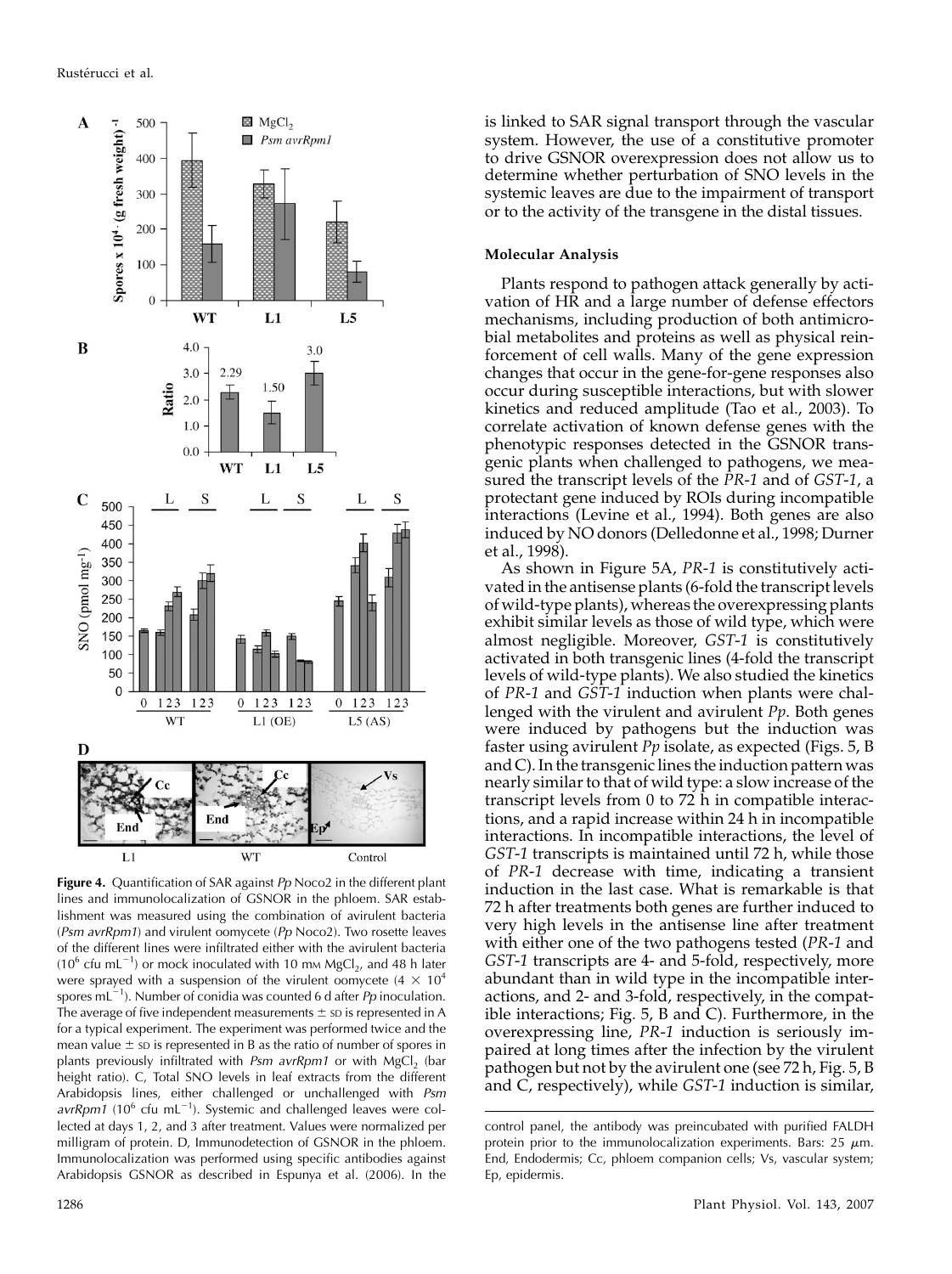

Figure 5. Expression pattern of PR-1 and GST-1 in the different plant lines. Transcript accumulation was determined by semiquantitative RT-PCR using gene-specific primers and conditions, as described in ''Materials and Methods.'' A, Determination of PR-1 and GST-1 expression in the different plant lines, without any treatment. Total RNA was extracted from 4-week-old Arabidopsis plants and transcript levels for Actin2 gene, which expression is constitutive, were used to control the amount of mRNA in the reaction. B and C, Time courses of PR-1 and GST-1 expression after Pp Noco2 (B) or  $Pp$  Cala2 (C) inoculation. Four-week-old Arabidopsis lines were sprayed with the oomycete spores suspensions and samples for RNA preparations were collected at the indicated times. The values in the histograms denote the relative expression normalized in relation to that of EIF4 gene, in which expression is constitutive.

both in kinetics and intensity to that in wild-type plants, whatever pathogen was inoculated.

## DISCUSSION

Our results show that manipulation of intracellular levels of GSNOR has important consequences for disease resistance in Arabidopsis. Decreasing cellular levels of GSNOR (using antisense strategy) enhances basal disease resistance against oomycetes (Pp), but overexpression of GSNOR using the 35S cauliflower mosaic virus promoter does not affect significantly basal plant resistance. The constitutive expression of PR-1 exhibited by the antisense plants might account for the enhanced resistance, like it happens in numerous mutants such as constitutive expressor of PR genes or lsd (Bowling et al., 1994; Dietrich et al., 1994; Clarke et al., 2001). Moreover, interaction with the virulent oomycetes results in further induction of PR-1 gene,

whose transcript levels accumulate to higher amounts than in wild-type plants (Fig. 5B). To the contrary, plants overexpressing GSNOR did not show constitutive expression of PR-1, and the very limited induction observed after interaction with virulent oomycetes (much less than in wild-type plants, see Fig. 5B) did not change significantly plant susceptibility. However, basal resistance to the bacteria Psm is not affected in either one of the transgenic lines. Shah et al. (2001) showed that resistance to virulent Ps is primarily conferred by the NPR1-dependent pathway, while that to  $Pp$  is governed by the NPR1-independent pathway. The enhanced resistance to virulent oomycete but not to virulent bacteria in the GSNOR antisense line could be the result of a differential involvement of GSNOR in each of these pathways or, alternatively, to a difference in basal efficiency depending on the pathogen.

Local R-gene-mediated resistance is not significantly affected in our transgenic plants. HR and defense genes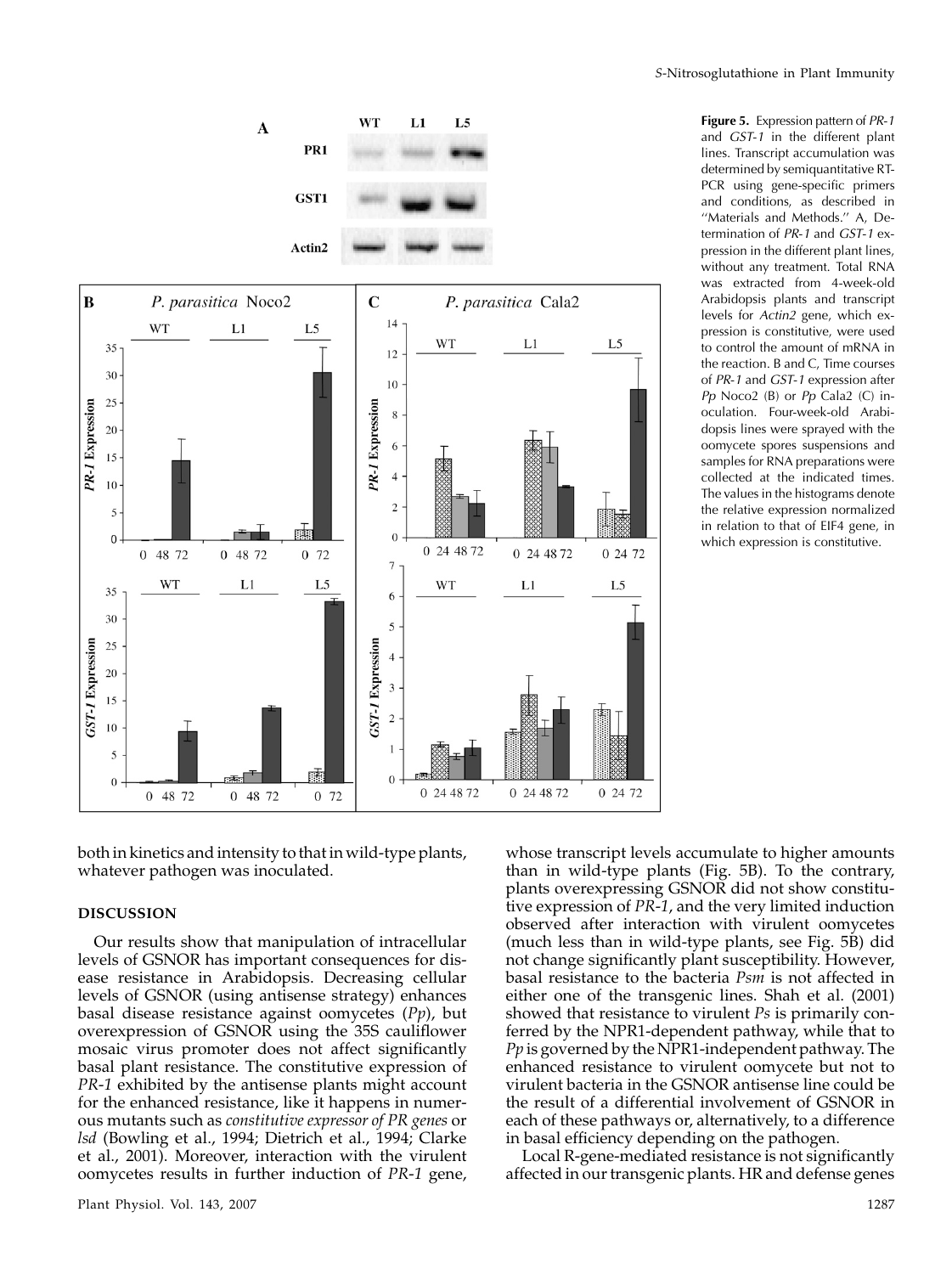(PR-1, GST) are induced rapidly in both lines and the L1 overexpressing line expresses normal amounts of PR-1 transcript compared to wild type. Measures of SNO content before and after challenging with avirulent bacteria show that basal SNO levels are increased in the antisense plants and decreased in the overexpressing plants as compared to wild-type plants. Although plants overexpressing GSNOR (L1) exhibit no increase in SNO levels after challenging with the avirulent pathogen, they maintain a certain threshold (Fig. 1C), likely as a consequence of the activation of pathogen iNOS at the local site of infection (see Supplemental Table S1), and they are able to trigger efficiently the defense mechanisms at the local site of infection. However, a different situation occurs with SAR establishment. SAR, which requires SA and is associated to PR-1 expression, is enhanced in the antisense plants and lessened in the overexpressing plants. In the same way, Arabidopsis DIR1, a lipid transfer protein like, promotes SAR long-distance signaling and its mutation has no impact on local resistance (Maldonado et al., 2002). It is tempting to speculate that the inverse relationship between GSNOR activity and SAR establishment indicates that generation and/or transport of SAR signal is affected, since impairment of SAR cannot be explained by an impairment of the pathway producing PR-1 or HR. This hypothesis is supported by our data showing that accumulation of SNO after challenging the plants with avirulent bacteria occurs both at the infection site and in the systemic leaves of wild-type and L5 lines, reaching the highest levels in the systemic leaves of L5 at long times after infection. Moreover, in the overexpressing line (L1) SNO accumulation is more disturbed in the systemic than in the local leaves. Our data showing that increase of SNO levels in the systematic leaves of wild-type Arabidopsis plants is not associated to activation of iNOS, strongly suggests that other mechanisms beside NO synthesis control SNO levels in those tissues, i.e. transport of GSNO from the challenged leaves through the phloem, or downregulation of GSNOR activity in the systemic leaves, or both. Other authors have proposed that GSNO might serve as a long-distance phloem mobile for SAR establishment (Durner and Klessig, 1999) and the localization of GSNOR in the vascular system makes this enzyme a promising candidate to regulate GSNO transport. However, the use of 35S promoter to drive expression of GSNOR in our transgenic plants does not allow us to determine whether perturbation of SNO levels in the systemic leaves is due to the impairment of transport or to the activity of the transgene in the distal tissues. Alternatively, we cannot discard that maintenance of high levels of PR-1 transcripts at long times in the antisense line might account for a better SAR in these plants.

It is striking that our results are in contradiction with those reported by Feechan et al. (2005). The approach used to modify the intracellular levels of GSNOR is different in each case (expression of transgenes in this work and T-DNA insertion mutants in the other case),

and so are plant growth conditions. Some authors have reported that 3-week-old plants grown either on short or long day exhibit analogous responses against compatible and incompatible interactions (Greenberg et al., 2000). However, age-related resistance is established in the transition from vegetative to reproductive development (Kus et al., 2002; Rustérucci et al., 2005) that involves signaling pathways independent of those in compatible and incompatible interactions. The age of plants used in Feechan et al. (2005) is not reported, and defense response is extremely dependent on plant age. On the other hand, the measured SNO levels in Feechan et al. (2005) mutants and those of this work are roughly equivalent, both before and after challenging the plants with avirulent pathogens, and in both cases inversely correlated to GSNOR activity. Highly significant is the finding that Feechan et al. (2005) detect a substantial reduction of SA content in atgsnor1-3 mutant (reduced GSNOR activity), whereas the measured contents of free SA and SA glucoside in our transgenic lines were not significantly different from those in wild-type plants (results not shown). Several lines of evidence point to a tight interrelationship between NO and SA in plant defense and in the wounding/jasmonic acid signaling pathway. NO donors produce SA accumulation (Durner et al., 1998) and many NO-regulated enzymes, including aconitase or catalase, are likewise regulated by SA (Durner et al., 1997; Clark et al., 2000). In tobacco (Nicotiana tabacum) cells, NO is required for the full action of SA but the activity of NO is fully dependent on SA in the SAR signaling pathway (Song and Goodman, 2001). Thus, it has been postulated that SA acts both upstream and downstream of NO (Durner and Klessig, 1999). SA signaling in plant defense implies a complex network where multiple stimuli can activate SA synthesis/signaling and positive and negative feedback loops allow for the tighter regulation of SA accumulation (Shah, 2003). Moreover, the precise role of, and the interrelationship between, the key partners of plant defense,  $H_2O_2$ , SA, and NO, is far from being completely understood, likely due to the complexity of the response. It is still controversial whether NO and  $H_2O_2$  bursts are coincidental and act in concert to initiate cell death (Delledonne et al., 2001) or, to the contrary, NO synthesis is initiated by activation of apoplastic NOS by a lipid-derived signal after membrane breakdown due to the initial programmed cell death (PCD) of the first cells (Zhang et al., 2003; Shapiro, 2005). Lipid-based molecules are likely to play important signaling functions in plant defense (Maldonado et al., 2002; Zeidler et al., 2004). In the model postulated by Zhang et al. (2003), NO accumulates initially in the apoplastic space and acts as a cellto-cell signal that spreads PCD in the HR, but it is not the initiator of PCD. Moreover, NO inhibits the activity of ascorbate peroxidase and catalase, which are  $H_2O_2$ scavenging enzymes, potentiating the HR (Shapiro, 2005). A picture is emerging where SA could potentiate the effects of triggering factors (such as calcium fluxes, NO production, caspase-like protease activity, and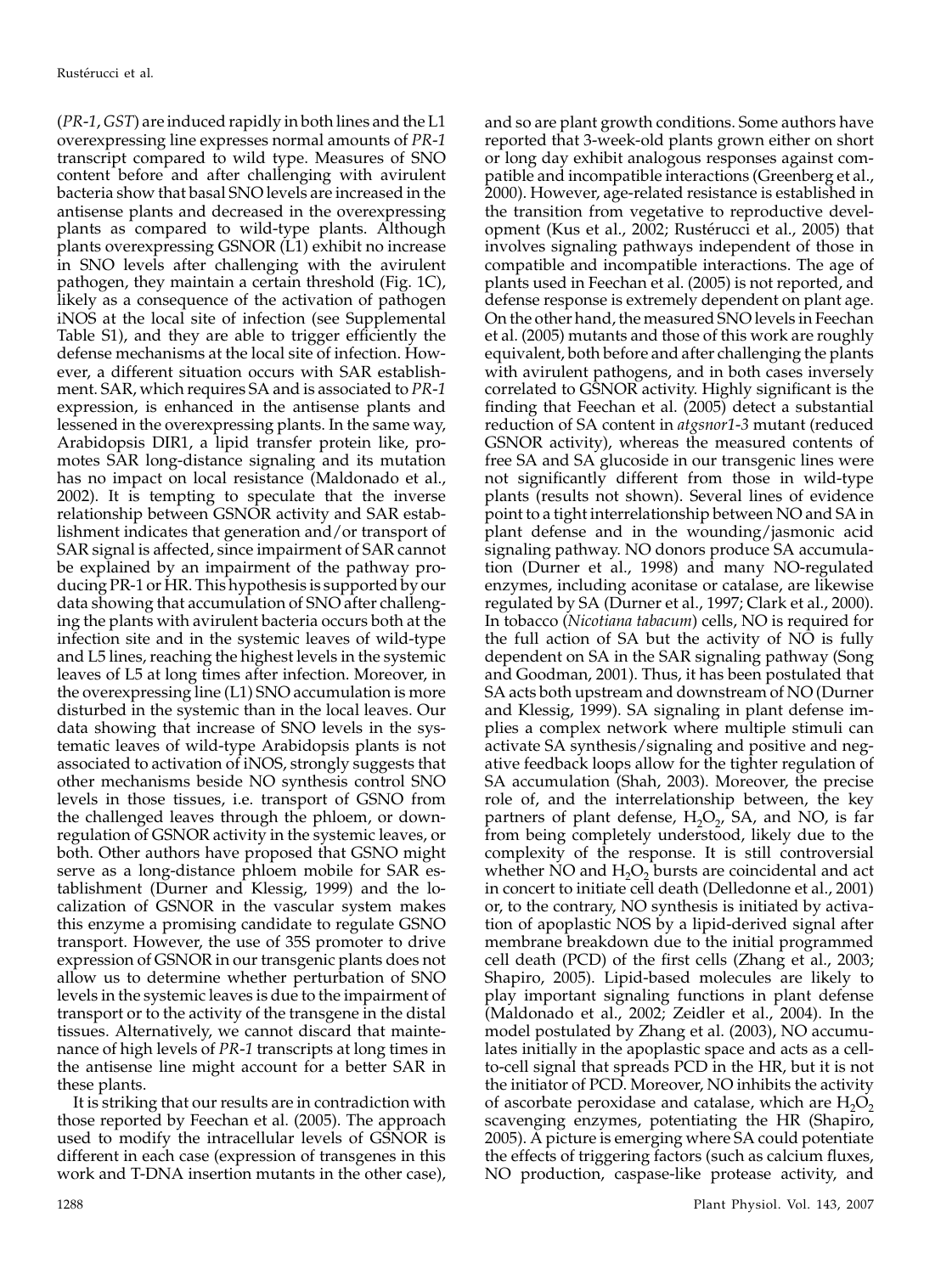others) of PCD acting in agonist-dependent gain control (Zhang et al., 2004). The increased sensitivity to pathogens of atgsnor1-3 plants shown in Feechan et al. (2005) might be related to their impairment in SA accumulation, providing an explanation for the differences between their results and the results presented in this article. The advantage of our approach is that SA accumulation is not compromised in the transgenic plants, which allows us to draw conclusions strictly based on the changes of SNO levels as a consequence of changes of GSNOR expression. The other point of concern is the pattern of expression of GSNOR in adult Arabidopsis plants. GSNOR has a constitutive pattern of expression and the enzyme is ubiquitously present in plant cells (Martínez et al., 1996; Dolferus et al., 1997;

Espunya et al., 2006). Our transgenic plants show the same qualitative pattern of GSNOR expression, both spatially and temporary (Martínez et al., 1996; Díaz et al., 2004; Espunya et al., 2006; this work). It is important to know if T-DNA insertions in the promoter of GSNOR-encoding gene, as in atgsnor1-1 and atgsnor1-2 lines used in Feechan et al. (2005), change substantially gene expression specificity. Nevertheless, it has been reported that NO-induced gene expression can also be independent of SA (Durner et al., 1998; Grün et al., 2006).

We propose here a model that integrates our data regarding GSNOR involvement in plant defense and data previously published by other authors that supports the idea of NO/GSNO as positive regulators of



Figure 6. Hypothetical model to explain the role of GSNOR in incompatible interactions and SAR. Pathogen recognition initiates H<sub>2</sub>O<sub>2</sub> and NO bursts by activation of NADPH and iNOS, respectively. NO, H<sub>2</sub>O<sub>2</sub>, and SA act synergistically in triggering HR and other defense responses (Delledonne et al., 2001; Glazebrook, 2005). Different branches, which are SA dependent or independent, and mediated or not by NPR1, lead to amplification of the initial signal and effective activation of downstream defense responses (Durner et al., 1998; Wendehenne et al., 2001; Nimchuk et al., 2003; Glazebrook, 2005). Key regulators of NO and GSNO levels, which are mutually influenced, are the enzymes involved in NO synthesis and in GSNO catabolism, respectively (Liu et al., 2001; Wendehenne et al., 2001). Whereas it is well established that GSNO acts as an NO donor, the role of GSNO as a NO sink is controversial and it is still unknown if GSNO acts as a NO donor in these processes, or if it is a bioactive molecule in itself. GSNOR activity is the main regulator of intracellular GSNO and SNO levels as well (Liu et al., 2001; this work), with an emerging pivotal role in regulating important processes such as plant resistance or the ethylene pathway (Lindermayr et al., 2006). We propose that down-regulation of GSNOR, with its concomitant increments of intracellular SNO levels enhances plant immunity. Maintaining appropriate levels of GSNO is also important for SAR. There is no induction of iNOS in the systemic leaves after challenging the plants with avirulent bacteria, but SNO levels rise in those tissues and this is concomitant with SAR establishment. GSNOR might have a key role in the regulation of SNO levels in the systemic leaves, either because GSNO is the phloem-mobile signal for SAR activation and/or because the mobile signal down-regulates GSNOR in the systemic leaves, slowing down GSNO breakdown. In favor of the first hypothesis, there is evidence that GSNOR localizes into the phloem, and could regulate signal transport. However, both hypotheses are not exclusive; for instance, down-regulation of GSNOR gene after wounding, both at local and systemic leaves, has been reported (Díaz et al., 2003).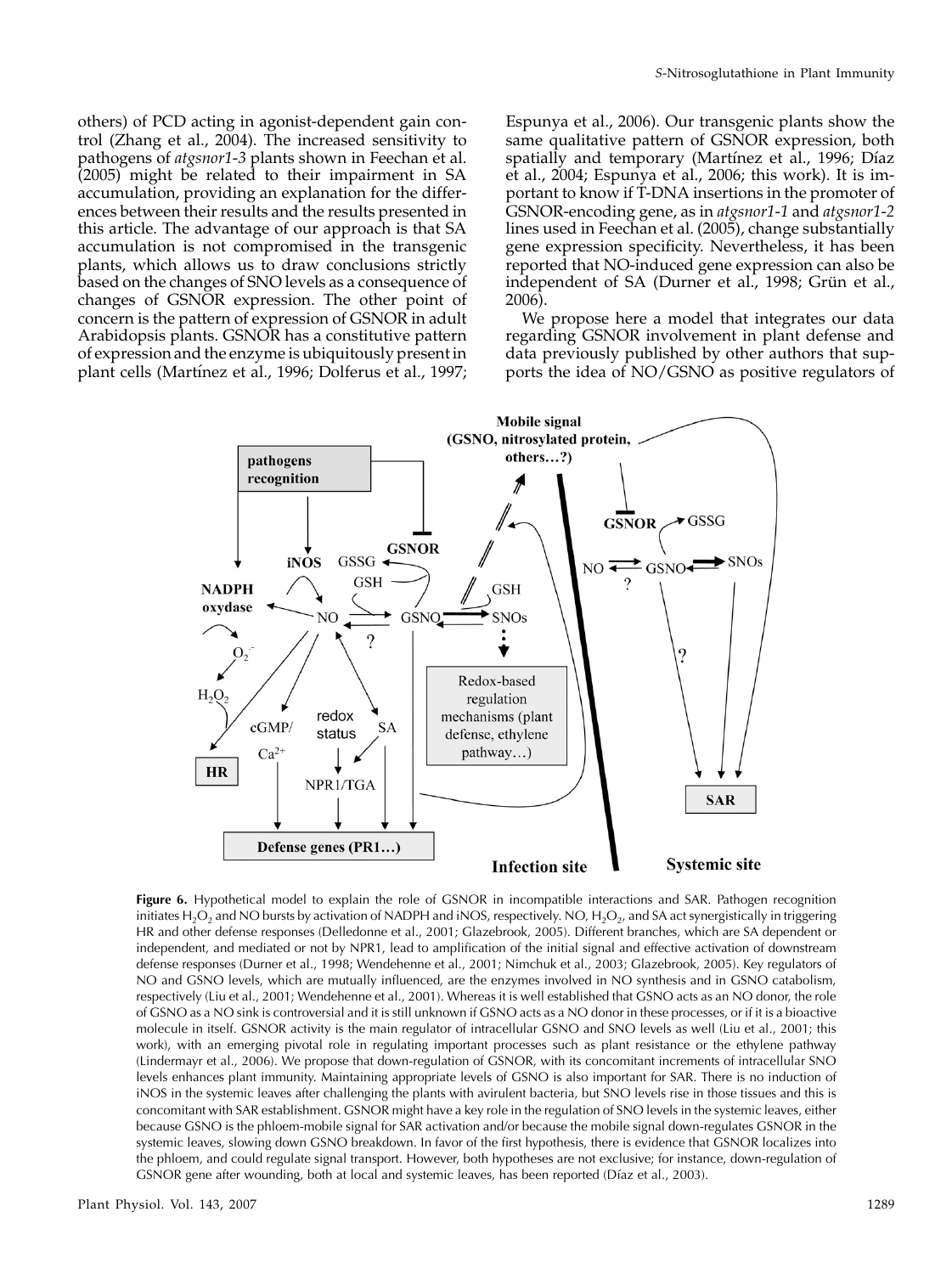plant resistance, HR, and defense gene activation (Fig. 6). Based on the data presented in this article and from previous work (Díaz et al., 2003) we propose that down-regulation of GSNOR, with its concomitant increments of intracellular SNO levels, enhances plant immunity. We also show that high levels of SNO in the systemic leaves, which correlate with SAR establishment, are independent of iNOS activation during incompatible interactions and, thus, are likely to be regulated by the activity of GSNOR. This model is in agreement with evolutionary conserved mechanisms in pathogen defense system in plants and animals, which extends to the role of GSNOR in this pathway.

A consistent phenotype of mutants with constitutive expression of PR-1 is the presence of spontaneous necrotic lesions (Dietrich et al., 1994; Greenberg et al., 1994; Shah et al., 2001). However, there are some exceptions (Bowling et al., 1994; Li et al., 2001) suggesting that constitutive activation of PR-1 is independent of cell death. The antisense plants reported in this work do not show spontaneous lesions but they consistently exhibit shorter root length (Espunya et al., 2006). This phenotype could not be due to the fitness costs associated with the constitutive activation of SAR (Heil and Baldwin, 2002), because it is present both in the overexpressing and the antisense lines, but could be the result of an alteration in GSH homeostasis as we have previously postulated (Espunya et al., 2006). The constitutive activation of GST-1 shown in this work supports our previous results of a disturbance of redox balance in the transgenic lines, since GST-1 is a marker of ROS. This might also be related to the microscopic spreading of HR lesions observed in our mutants. Due to the required balance of  $H_2O_2$  and NO production in HR establishment (see ''Discussion'' above), disturbing NO/GSNO levels by means of GSNOR might influence cell death propagation and affect the size of the lesions. Moreover, proteins involved in maintaining redox homeostasis, such as catalase or  $\gamma$ -glutamylcysteinyl synthetase are regulated by nitrosylation (Han et al., 1995; Foster and Stamler, 2004). The two pathogens tested in this work use different receptors to trigger HR. In one case,  $Pp$ , the R-gene product belongs to the TIR-NB-LRR group of proteins, and in the other case, P. syringae, the R genes code for CC-NB-LRR proteins. Our results suggest that GSNOR activity affects HR development in both pathways, acting downstream where the two pathways converge or by an independent pathway.

In summary, our results highlight the importance of the enzyme GSNOR in plant basal resistance and R-gene-mediated resistance. The constitutive activation of plant resistance, as observed for the L5 antisense line, confers an important advantage regarding the approach for developing disease-resistant plants exploiting naturally occurring defense mechanisms. Our results are in concordance with those reported in eukaryotes, vertebrates, and invertebrates, which establish NO accumulation as important for full display of innate immunity (Liu et al., 2004; Zeidler et al., 2004). GSNOR is present in all organisms and much conserved during evolution. Its

proposed role in controlling intracellular SNO levels that affect nitrosylation of thiols in proteins and other important cellular molecules, places it at a key point to control cellular homeostasis. We also show that SAR is affected by manipulation of GSNOR content in the cell. GSNOR, which localizes in the phloem, could regulate SAR signal transport through the vascular system.

## MATERIALS AND METHODS

#### Plant Growth

Arabidopsis (Arabidopsis thaliana) ecotype Col-0 and the transgenic lines were grown in Intercept 5GR soil (Scotts Co.) at 22°C, 55% humidity, under 9-h photoperiod light (140  $\mu$ E m<sup>-2</sup> s<sup>-1</sup>).

#### Reverse Transcription-PCR Analysis

Total RNA was extracted from frozen leaves with Trizol (Invitrogen). Four micrograms of total RNAs were subjected to first-strand cDNA synthesis in a  $20 \mu$ L reaction, using SuperScript II RT reverse transcriptase (Invitrogen). Two microliters of the cDNA diluted 1:10 were used as template in the reverse transcription (RT)-PCR amplifications (Biotools DNA polymerase). The genespecific primers and annealing temperatures used were 5' gctactggtgttgggattatgatgaatgac3' and 5'tctccttgttcatgtacttttcaacaagcc3' for amplification of FALDH gene at  $50^{\circ}$ C;  $5'$  ctaggatccaaaatggccgatggtgagg3' and  $5'$ gaaactcaccaccacgaaccag3' for actin2 gene at 60°C; 5' ctctcgcaatcttcgctcttctcttt3' and 5' tcatagatctggtccttgaaac3' for eIF4A gene at 42°C; 5' ctttgtagctcttgtaggtgctcttgttc3' and 5'tcctgcatatgatgctccttattgaaatactgat3' for PR-1 gene at  $50^{\circ}$ C; and 5'aaagcttgtttgggagcaagtcttaaagc3' and 5'aacactcggcagcagaaaaacagagtaaac3' for GST-1 gene at 55C. The linear range of PCR product synthesis was established for each primer pair and the number of cycles was accordingly chosen to reflect the midpoint of this range. PCR products were visualized in ethidium bromidestained agarose gels. The intensity of the bands was determined by densitometry and the expression of each gene was normalized in relation to that of the actin2 gene or the eIF4A gene.

#### Determination of GSNOR and NOS Activities

GSNO was purchased from Sigma (Sigma Aldrich). GSNOR activity was determined at  $25^{\circ}$ C in 0.1 M sodium phosphate, pH 7.5, by monitoring the consumption of NADH and GSNO ( $\varepsilon_{340} = 7.06$  mm<sup>-1</sup> cm<sup>-1</sup>) in a Cary 400 Bio spectrophotometer. One unit of activity corresponds to  $1 \mu$ mol of coenzyme transformed per minute. NOS activity was determined using the NOS detection system (Sigma Aldrich).

#### Determination of SNO Content

Total SNO levels were determined by Saville's method (Saville, 1958). Proteins were extracted in 100 mm Tris HCl, pH 6.8. The extracts were incubated for 5 min with an equivalent volume of solution A (1% sulfanilamide dissolved in 0.5 M HCl) in the presence or absence of solution B (solution A plus 0.2% HgCl2), allowing the development of the diazonium salt. The formation of the azo dye product was obtained by reacting the two samples for an additional 5 min with an equal volume of solution C [0.02% of N-(1-naphthyl) ethylenediamine dihydrochloride dissolved in 0.5 M HCl], and the absorbance was subsequently read at 550 nm with a spectrophotometer (Ultrospec 1100 pro, AmershamPharmacia Biotech). S-NOHCy was quantified as the difference of absorbance between solution B and A (B  $-$  A), comparing the values with a standard curve made from a solution of GSNO (Sigma-Aldrich). Low  $M_r$  SNOs were determined in the fraction passing through a 5 K cut of ultrafiltration membrane. The results were normalized against whole cell-lysate protein content, measured by the Bradford method.

#### Pathogen Growth and Inoculation Procedures

 $Pp$  isolates Noco2 and Cala2 were maintained on the genetically susceptible Arabidopsis accession Col-0 and Landsberg erecta, respectively. Pp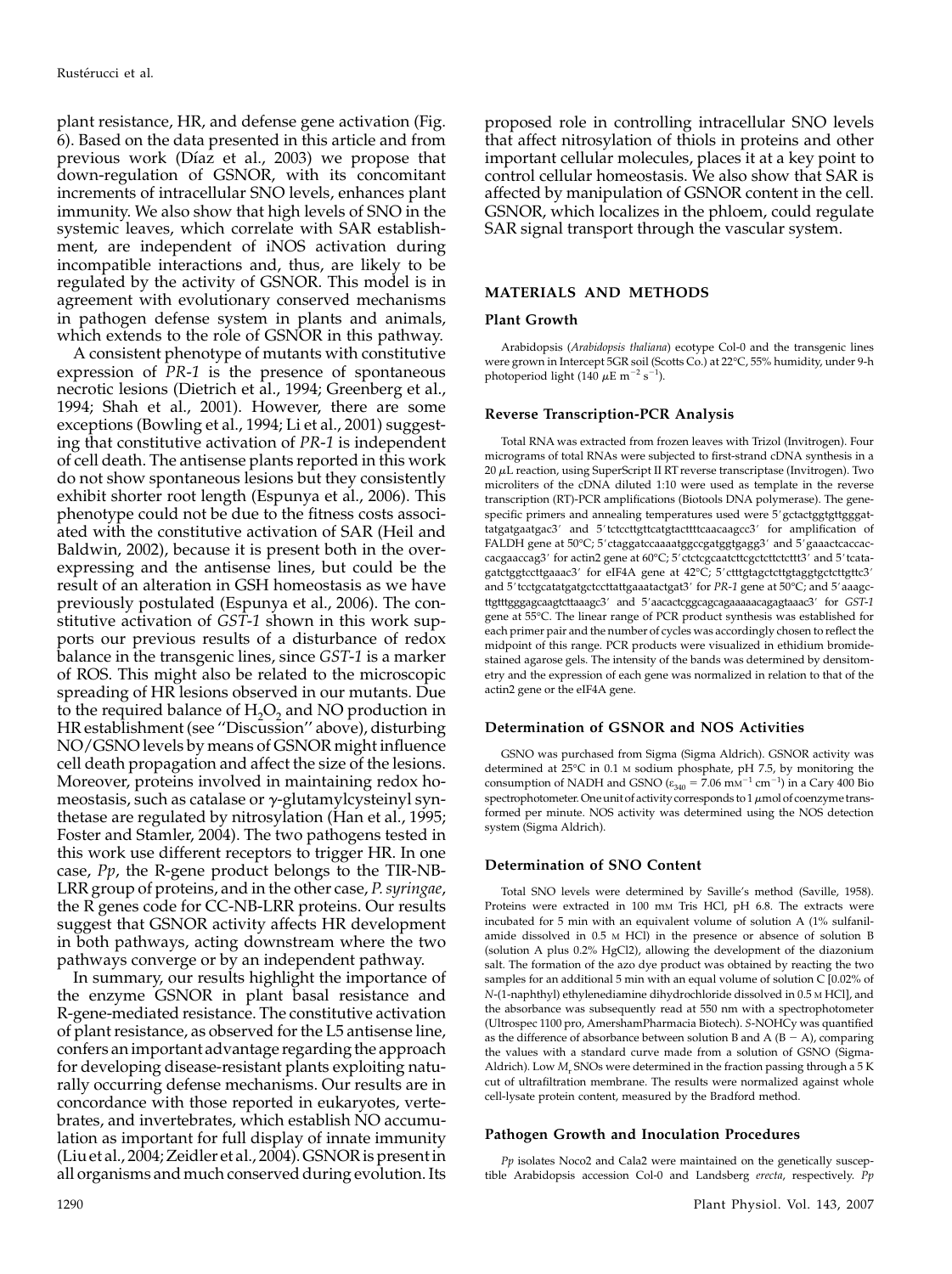conidia were suspended in water (4  $\times$   $10^4$  spores mL<sup>-1</sup>) and sprayed onto 4-week-old plants. Inoculated plants were kept under a sealed propagator as described in Rustérucci et al. (2001) for up to 7 d. Growth of  $Pp$  was monitored by determining the number of conidia per gram fresh weight of leaves. For each measurement, five seedlings (rosettes) were harvested, vortexed with 2 mL water, and the spores counted at least twice in a hemocytometer. Alternatively, 10  $\mu$ L droplet of Pp conidia (4  $\times$  10<sup>4</sup> spores mL<sup>-1</sup>) was placed on the leaf surface, and plants were incubated for up to 7 d under the same conditions. Psm strain ES4326 carrying the plasmid pLAFR3  $\pm$  avrRPM1 was grown at 28°C in King's B medium containing the appropriate antibiotics (rifampicin 50  $\mu$ g mL<sup>-1</sup>, tetracyclin 15  $\mu$ g mL<sup>-1</sup>). Overnight log phase cultures were diluted to  $10^5$  (virulent) or  $10^6$  (avirulent) cfu mL<sup>-1</sup> in 10 mm MgCl<sub>2</sub>, pressure infiltrated into leaves and bacterial growth in plants determined 2 d after infiltration, as in Maldonado et al. (2002).

#### SAR Assay

SAR was monitored by comparing growth of virulent oomycete Pp Noco2 in plants previously inoculated either with the avirulent bacteria Psm avrRpm1 ( $10^6$  cfu mL<sup>-1</sup>) or with 10 mm MgCl<sub>2</sub> (mock inoculation). Two rosette leaves of the different lines were infiltrated and 48 h later rosettes were sprayed with a spores suspension of the virulent  $Pp$  (4  $\times$  10<sup>4</sup> spores mL $^{-1}$ ). Plant conditioning and spore counting were similar to the one described above.

## Histochemical Analysis of Plant Cell Death and Pp Development

Plant cell necrosis induced by pathogen inoculation, as well as the development of Pp mycelium inside leaf tissues was monitored by staining with lactophenol trypan blue and destaining in saturated chloral hydrate as described by Koch and Slusarenko (1990). Material was mounted on a slide in 60% glycerol and examined using a light microscope (Axiophot; Zeiss).

#### Immunolocalization

Immunolocalization of GSNOR in leaf sections of Arabidopsis was performed as described in Espunya et al. (2006).

#### Supplemental Data

The following materials are available in the online version of this article. Supplemental Table S1. NOS activity.

#### ACKNOWLEDGMENT

We sincerely thank Dr. C. Lamb (John Innes Centre) because part of this work was carried out at his laboratory.

Received October 22, 2006; accepted January 20, 2007; published February 2, 2007.

#### LITERATURE CITED

- Achkor H, Díaz M, Fernández MR, Biosca JA, Parés X, Martínez MC (2003) Enhanced formaldehyde detoxification by overexpression of glutathione-dependent formaldehyde dehydrogenase from Arabidopsis. Plant Physiol 132: 2248–2255
- Bowling SA, Guo A, Cao H, Gordon AS, Klessig DF, Dong X (1994) A mutation in Arabidopsis that leads to constitutive expression of systemic acquired resistance. Plant Cell 6: 1845–1857
- Clark D, Durner J, Navarre DA, Klessig DF (2000) Nitric oxide inhibition of tobacco catalase and ascorbate peroxidase. Mol Plant Microbe Interact 13: 1380–1384
- Clarke JD, Aarts N, Feys BJ, Dong X, Parker JE (2001) Constitutive disease resistance requires EDS1 in the Arabidopsis mutants cpr1 and cpr6 and is partially EDS1-dependent in cpr5. Plant J 26: 409–420

Cooney RV, Harwood PJ, Custer LJ, Franke AA (1994) Light-mediated

conversion of nitrogen dioxide to nitric oxide by carotenoids. Environ Health Perspect 102: 460–462

- Delledonne M, Xia Y, Dixon RA, Lamb C (1998) Nitric oxide functions as a signal in plant disease resistance. Nature 394: 585–588
- Delledonne M, Zeier J, Marocco A, Lamb C (2001) Signal interactions between nitric oxide and reactive oxygen intermediates in the plant hypersensitive disease resistance response. Proc Natl Acad Sci USA 6: 13454–13459
- Díaz M, Achkor H, Titarenko E, Martínez MC (2003) The gene encoding glutathione-dependent formaldehyde dehydrogenase/GSNO reductase is responsive to wounding, jasmonic acid and salicylic acid. FEBS Lett 543: 136–139
- Díaz M, Fernández MR, Martínez MC (2004) Histochemical assay to detect class III ADH activity in situ in Arabidopsis seedlings. Biotech Histochem 79: 91–94
- Dietrich RA, Delaney TP, Uknes SJ, Ward ER, Ryals JA, Dangl JL (1994) Arabidopsis mutants simulating disease resistance response. Cell 77: 565–577
- Dolferus R, Osterman JC, Peacock WJ, Dennis ES (1997) Cloning of the Arabidopsis and rice formaldehyde dehydrogenas genes: implications of the origin of plant ADH enzymes. Genetics 146: 1131–1141
- Durner J, Klessig DF (1999) Nitric oxide as a signal in plants. Curr Opin Plant Biol 2: 369–374
- Durner J, Shah J, Klessig DF (1997) Salicylic acid and disease resistance in plants. Trends Plant Sci 2: 266–274
- Durner J, Wendehenne D, Klessig DF (1998) Defense gene-induction in tobacco by nitric oxide, cyclic GMP, and cyclic ADP-ribose. Proc Natl Acad Sci USA 95: 10328–10333
- Durrant WE, Dong X (2004) Systemic acquired resistance. Annu Rev Phytopathol 42: 185–209
- Espunya MC, Díaz M, Moreno-Romero J, Martínez MC (2006) Modification of intracellular levels of glutathione-dependent formaldehyde dehydrogenase alters glutathione homeostasis and root development. Plant Cell Environ 29: 1002–1011
- Feechan A, Kwon E, Yun BW, Wang Y, Pallas JA, Loake GJ (2005) A central role for S-nitrosothiols in plant disease resistance. Proc Natl Acad Sci USA 102: 8054–8059
- Feys BJ, Moisan LJ, Newman MA, Parker JE (2001) Direct interaction between the Arabidopsis disease resistance signaling proteins, EDS1 and PAD4. EMBO J 20: 5400–5411
- Foster MW, Stamler JS (2004) New insights into protein S-nitrosylation: mitochondria as a model system. J Biol Chem 279: 25891–25897
- Gaston B (1999) Nitric oxide and thiol groups. Biochim Biophys Acta 1411: 323–333
- Glazebrook J (2005) Contrasting mechanisms of defense against biotrophic and necrotrophic pathogens. Annu Rev Phytopathol 43: 205–227
- Greenberg JT, Guo A, Klessig DF, Ausubel FM (1994) Programmed cell death in plants: a pathogen-triggered response activated co-ordinately with multiple defense functions. Cell 77: 551–563
- Greenberg JT, Silverman FP, Liang H (2000) Uncoupling salicylic aciddependent cell death and defense-related responses from disease resistance in the Arabidopsis mutant acd5. Genetics 156: 341–350
- Grün S, Lindermayr C, Sell S, Durner J (2006) Nitric oxide and gene regulation in plants. J Exp Bot 57: 507–516
- Hammond-Kosack KE, Parker JE (2003) Deciphering plant-pathogen communication: fresh perspectives for molecular resistance breeding. Curr Opin Biotechnol 14: 177–193
- Han J, Stamler JS, Li H-L, Griffith O (1995). Inhibition of  $\gamma$ -glutamylcysteine synthetase by S-nitrosylation. In JS Stamler, S Gross, S Moncada, A Higgs, eds, Biology of Nitric Oxide (IV). Portland Press, London, p 114
- Heil M, Baldwin IT (2002) Fitness costs of induced resistance: emerging experimental support for a slippery concept. Trends Plant Sci 7: 61–67
- Kliebenstein DJ, Dietrich RA, Martin AC, Last RL, Dangl JL (1999) LSD1 regulates salicylic acid induction of copper zinc superoxide dismutase in Arabidopsis thaliana. Mol Plant Microbe Interact 12: 1022–1026
- Koch E, Slusarenko A (1990) Arabidopsis is susceptible to infection by a downy mildew fungus. Plant Cell 2: 437–445
- Kus JV, Zaton K, Sarkar R, Cameron RK (2002) Age-related resistance in Arabidopsis is a developmentally regulated defense response to Pseudomonas syringae. Plant Cell 14: 479–490
- Levine A, Tenhaken R, Dixon RA, Lamb C (1994)  $\text{H}_{2}\text{O}_{2}$  from the oxidative burst orchestrates the plant hypersensitive response. Cell 79: 583–593